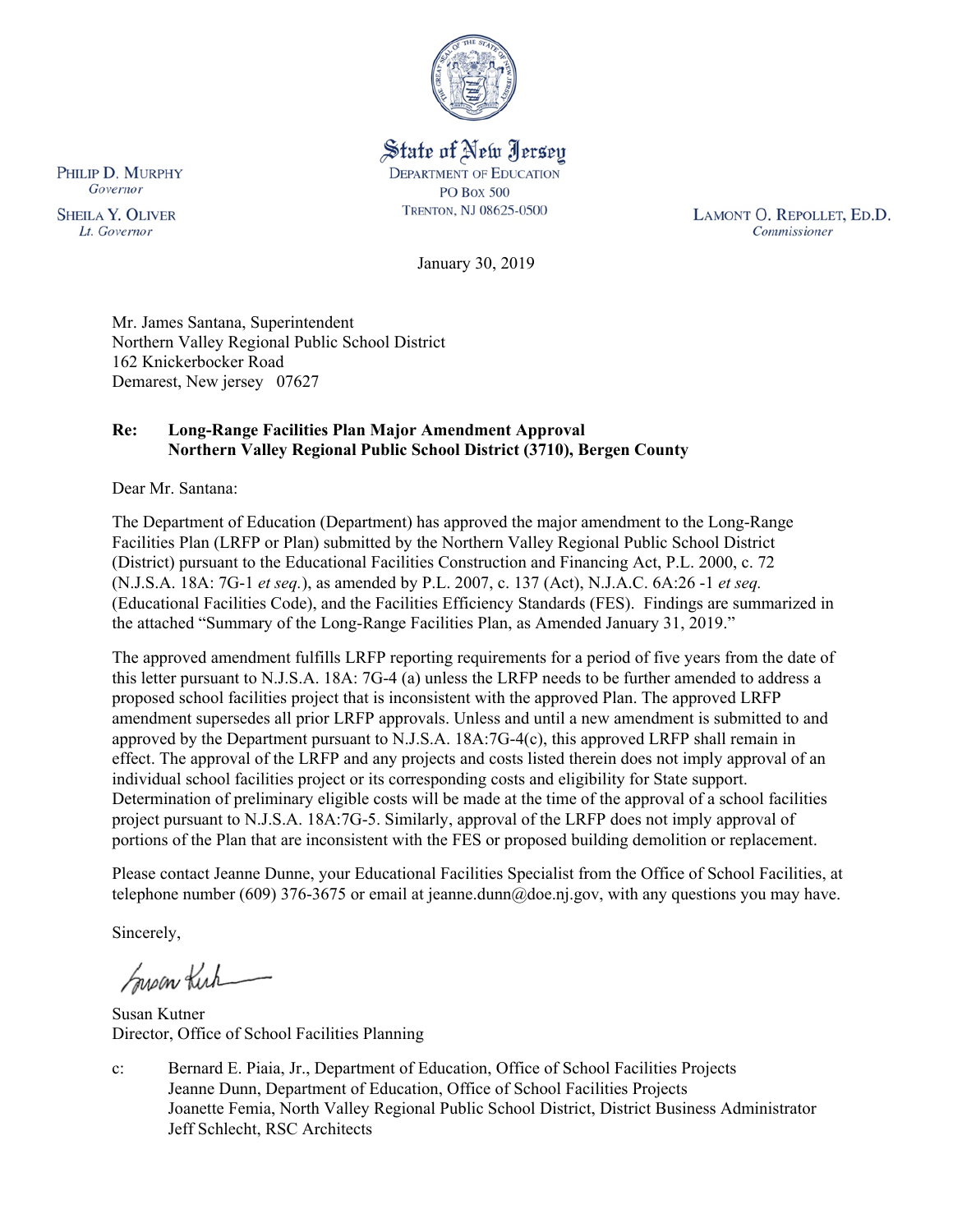## **Northern Valley Regional Public School District (3710) Summary of the Long-Range Facilities Plan, as Amended January 30, 2019**

The Department of Education (Department) has completed its review of the Long-Range Facilities Plan (LRFP or Plan) amendment submitted by the Northern Valley Regional School District (District) pursuant to the Educational Facilities Construction and Financing Act, P.L. 2000, c. 72 (N.J.S.A. 18A: 7G-1 et seq.), as amended by P.L. 2007, c. 137 (Act), N.J.A.C. 6A:26-1 et seq. (Educational Facilities Code), and the Facilities Efficiency Standards (FES).

This is the Department's summary and understanding of the District's reported LRFP, as amended to date. The summary is based on the standards set forth in the Act, the Educational Facilities Code, the FES, District-entered data in the Department's LRFP website, and District-supplied supporting documentation. The named reports in italic text below reference standard LRFP reports available on the Department's LRFP website.

The District and their agents are obligated to report LRFP information to the Department accurately and to the best of their ability. Inaccurate information may lead to incorrect District planning or Department determinations of adequacy or future eligibility and be punishable by law.

Review this Determination with great care; contact the Department immediately if error(s) found.

## **1. Inventory Overview**

The District provides services for students in grades 9-12. The District is classified as ROD District for funding purposes.

The District identified existing and proposed schools, sites, buildings, playgrounds, playfields, and parking lots in its LRFP. The total number of existing and proposed district-owned or leased schools, sites, and buildings are listed in Table 1. A detailed description of each asset can be found in the LRFP website report titled "Site Asset Inventory Report."

| <b>Table 1: Inventory Summary</b>                       | <b>Existing</b> | <b>Proposed</b> |
|---------------------------------------------------------|-----------------|-----------------|
| Sites:                                                  |                 |                 |
| Total Number of Sites                                   |                 |                 |
| Number of Sites with no Buildings                       |                 |                 |
| Number of Sites with no Instructional Buildings         |                 |                 |
| <b>Schools and Buildings:</b>                           |                 |                 |
| Total Number of Schools with Enrollments*               | $\mathfrak{D}$  |                 |
| Total Number of Instructional Buildings                 | $\mathfrak{D}$  |                 |
| Total Number of Administrative and Utility Buildings    | 4               |                 |
| Total Number of Athletic Facilities                     | 3               |                 |
| Total Number of Parking Structures (excl. surface lots) |                 |                 |
| Total Number of Temporary Facilities                    |                 |                 |

*\*Only includes only schools assigned three-digit Department code numbers* 

As directed by the Department, incomplete school facilities projects that have project approval from the Department are represented as "existing" in the Plan. District schools with incomplete approved projects that include new construction or the reconfiguration of existing program space are as follows: **Purchase of school grounds and 2 school buildings on Norwood NVR III Site for NRV School III, and proposed Junction Special Education Building on Demarest site.**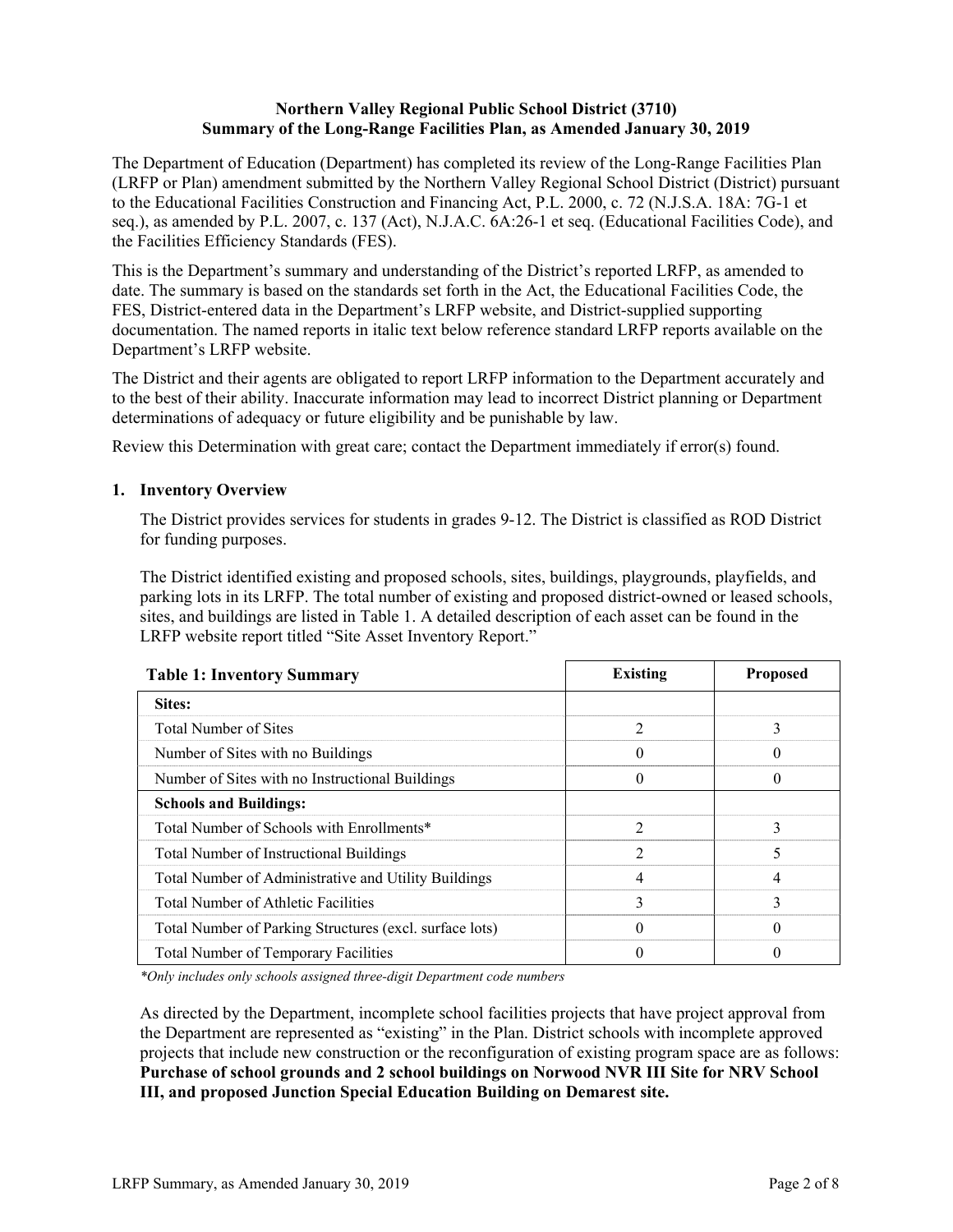Major conclusions are as follows:

- The District is proposing to increase the existing number of District-owned or leased sites.
- The District is proposing to increase the existing number of District-operated and owned schools.
- The District is proposing to increase the existing number of District-owned or leased instructional buildings. The District is proposing to maintain the existing number of Districtowned or leased non-instructional buildings.

**FINDINGS:** The Department has determined that the proposed inventory is adequate for approval of the District's LRFP amendment. However, the LRFP determination does not imply or give approval to any individual school facilities project listed within the LRFP. The District must submit individual project applications for project approval. If building demolition or replacement is proposed, the District must submit a feasibility study, pursuant to N.J.S.A. 18A:7G-7b, as part of the application for the specific school facilities project.

# **2. PK-12 Enrollments**

The District determined the number of students, or "proposed enrollments," to be accommodated in the LRFP on a district-wide basis and in each school in order to evaluate capacity adequacy. *(PK-21 special education tuition students are not counted in official EFCFA enrollments indicated in this report.)*

Proposed enrollments are based on a cohort-survival enrollment projection. Adequate supporting documentation was submitted to the Department to justify the projections. A comparison of existing and projected enrollments, including special education students and excluding tuition students, is provided in Table 2.

|                             | <b>Actual Enrollments</b><br>2018-2019 | <b>District Proposed Enrollments</b><br>2023-2024 |
|-----------------------------|----------------------------------------|---------------------------------------------------|
| Grades PK-5                 |                                        |                                                   |
| Grades 6-8                  |                                        |                                                   |
| Grades 9-12                 | 2.232                                  |                                                   |
| <b>District K-12 Totals</b> | 232                                    |                                                   |

#### **Table 2: PK-12 Enrollment Comparison**

Major conclusions are as follows:

- Supporting documentation was submitted to the Department as required to justify the proposed enrollments.
- The District is planning for declining enrollments.

**FINDINGS:** The Department has determined that the District's proposed enrollments are supportable for approval of the District's LRFP amendment. The Department will require a current enrollment projection at the time an application for a school facilities project is submitted incorporating the District's most recent Enrollment Report in order to verify that the LRFP's planned capacity is appropriate for the updated enrollments.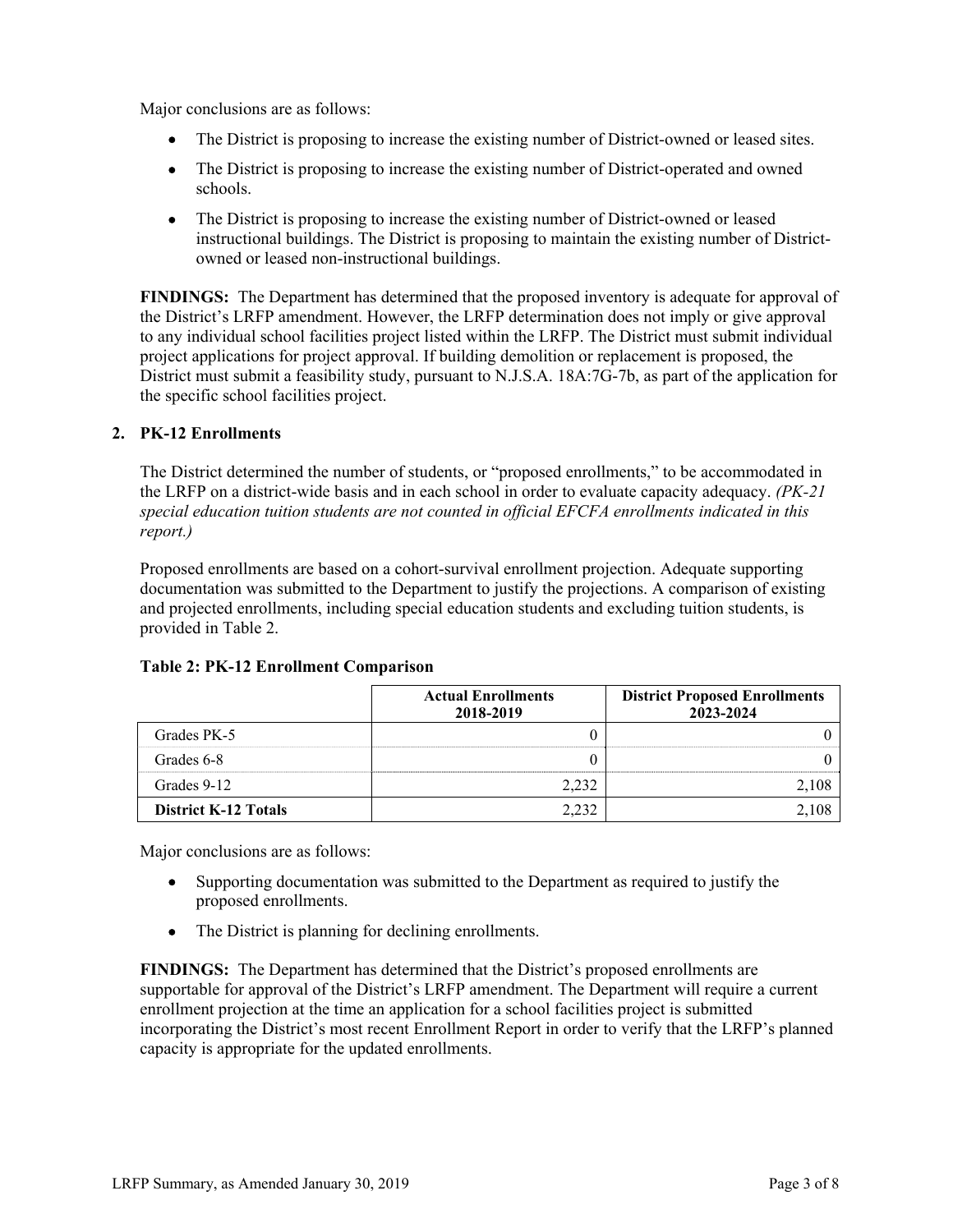## **3. FES and District Practices Capacity**

The proposed room inventories for each school were analyzed to determine whether the LRFP provides adequate capacity for the proposed enrollments. Two capacity calculation methods, called "FES Capacity" and "District Practices Capacity," were used to assess existing and proposed school capacity in accordance with the FES and District program delivery practices. A third capacity calculation, called "Functional Capacity," determines Unhoused Students and potential State support for school facilities projects. Functional Capacity is analyzed in Section 4 of this Summary.

- FES Capacity only assigns capacity to pre-kindergarten (if district-owned or operated), kindergarten, general, and self-contained special education classrooms. No other room types are considered to be capacity-generating**.** Class size is based on the FES and is prorated for classrooms that are sized smaller than FES classrooms. FES Capacity is most accurate for elementary schools, or schools with non-departmentalized programs, in which instruction is "homeroom" based. This capacity calculation may also be accurate for middle schools depending upon the program structure. However, this method usually significantly understates available high school capacity since specialized spaces that are typically provided in lieu of general classrooms are not included in the capacity calculations.
- District Practices Capacity allows the District to include specialized room types in the capacity calculations and adjust class size to reflect actual practices. This calculation is used to review capacity and enrollment coordination in middle and high schools.

A capacity utilization factor in accordance with the FES is included in both capacity calculations. A 90% capacity utilization rate is applied to classrooms serving grades K-8. An 85% capacity utilization rate is applied to classrooms serving grades 9-12. No capacity utilization factor is applied to preschool classrooms.

Table 3 provides a summary of proposed enrollments and District-wide capacities. Detailed information can be found in the LRFP website report titled "FES and District Practices Capacity."

|                                         | <b>FES Capacity</b> | <b>District Practices Capacity</b> |
|-----------------------------------------|---------------------|------------------------------------|
| (A) Proposed Enrollments                | 2,108               | 2,108 (excl. tuition students)     |
| (B) Existing Capacity                   | 1.730               | 2.961                              |
| *Existing Capacity Status $(B)$ - $(A)$ | -288                | $+8.53$                            |
| (C) Proposed Capacity                   | 1.903               | 3.126                              |
| *Proposed Capacity Status $(C)$ - $(A)$ | $-205$              | $+1.018$                           |

#### **Table 3: FES and District Practices Capacity Summary**

\* *Positive numbers signify surplus capacity; negative numbers signify inadequate capacity. Negative values for District Practices capacity are acceptable if proposed enrollments do not exceed 100% capacity utilization.*

Major conclusions are as follows:

- PK-21 special education tuition students are not included in the proposed enrollments.
- The District has provided adequate justification for the deviation between proposed enrollments and capacity.

**FINDINGS:** The Department has determined that proposed District capacity, in accordance with the proposed enrollments, is adequate for approval of the District's LRFP amendment. The Department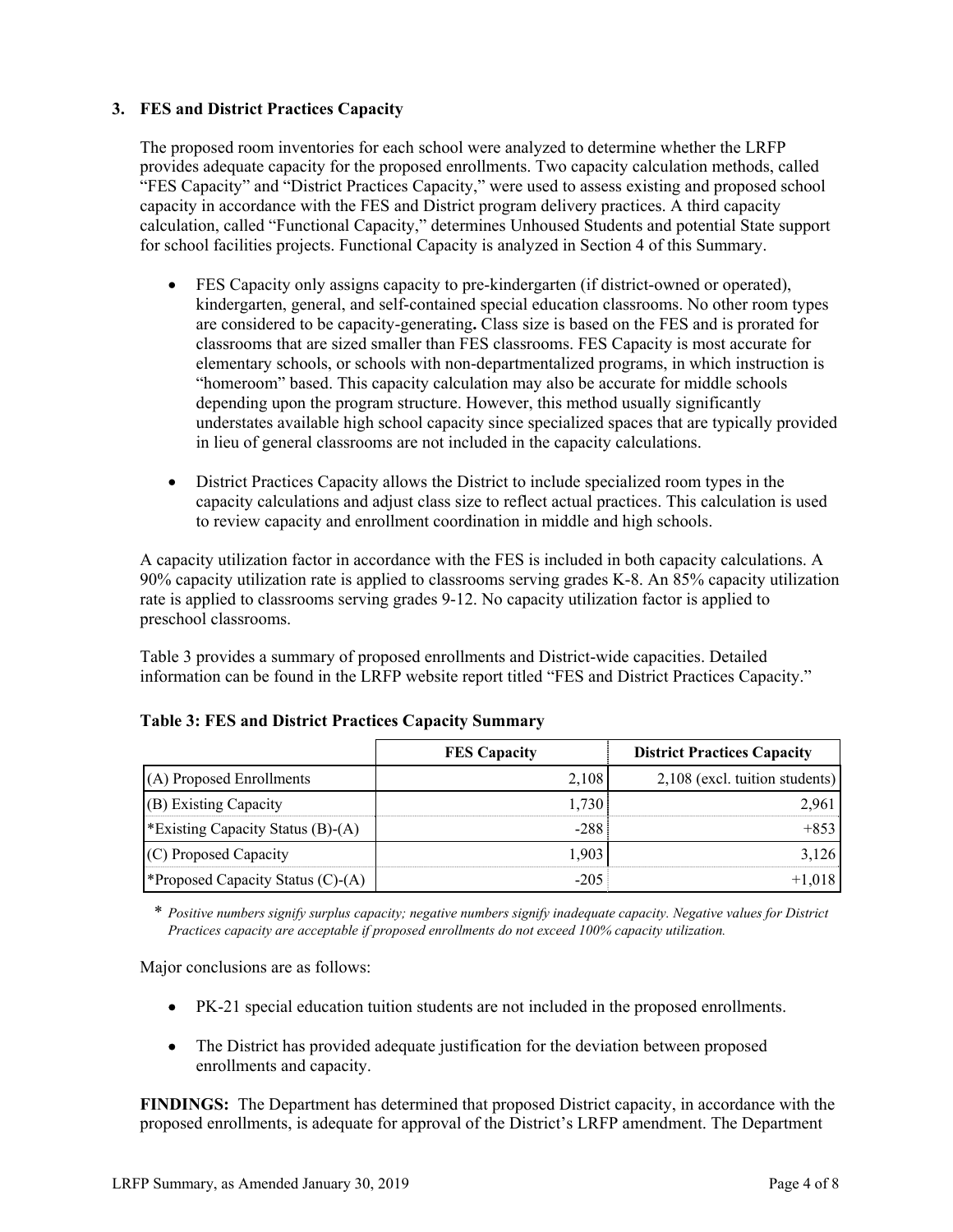will require a current enrollment projection at the time an application for a school facilities project is submitted, incorporating the District's most recent Enrollment Report, in order to verify that the LRFP's planned capacity meets the District's updated enrollments.

### **4. Functional Capacity and Unhoused Students Prior to Proposed Work**

Functional Capacity was calculated and compared to proposed enrollments to provide a preliminary estimate of Unhoused Students and new construction funding eligibility. Functional Capacity is the adjusted gross square feet of a school building (total gross square feet minus excluded space) divided by the minimum area allowance per Full-time Equivalent student for the grade level contained therein. Unhoused Students is the number of students projected to be enrolled in the District that exceeds the Functional Capacity of the District's schools pursuant to N.J.A.C. 6A:26-2.2(c).

"Excluded Square Feet" in the LRFP Functional Capacity calculation includes (1) square footage exceeding the FES for any pre-kindergarten, kindergarten, general education, or self-contained special education classroom; (2) grossing factor square footage (corridors, stairs, mechanical rooms, etc.) that exceeds the FES allowance, and (3) square feet proposed to be demolished or discontinued from use. Excluded square feet may be revised during the review process for individual school facilities projects.

Table 5 provides a preliminary assessment of Functional Capacity, Unhoused Students, and Estimated Maximum Approved Area for the various grade groups in accordance with the FES. Detailed information concerning the calculation and preliminary excluded square feet can be found in the LRFP website reports titled "Functional Capacity and Unhoused Students" and "Functional Capacity Excluded Square Feet."

|                        |                             | B                                               |                                          |                                         | $E = C x D$                                                           |
|------------------------|-----------------------------|-------------------------------------------------|------------------------------------------|-----------------------------------------|-----------------------------------------------------------------------|
|                        | A<br>Proposed<br>Enrollment | Estimated<br>Existing<br>Functional<br>Capacity | $C = A-B$<br>Unhoused<br><b>Students</b> | D<br>Area<br>Allowance<br>(GSF/student) | Estimated<br>Maximum<br>Approved Area for<br><b>Unhoused Students</b> |
| Preschool (PK)         | 0                           |                                                 | 0                                        | 125.00                                  |                                                                       |
| Elementary $(K-5)$     | 0                           | 0                                               | 0                                        | 125.00                                  |                                                                       |
| Middle $(6-8)$         | $\theta$                    | 0                                               | $\theta$                                 | 134.00                                  |                                                                       |
| $High (9-12)$          | 2,108                       | 2,559                                           | $\theta$                                 | 151.00                                  |                                                                       |
| <b>District Totals</b> | 2,108                       | ---                                             |                                          |                                         |                                                                       |

**Table 4: Functional Capacity and Unhoused Students Prior to Proposed Work** 

Major conclusions are as follows:

- The calculations for "Estimated Existing Functional Capacity" include school facilities projects that have been approved by the Department but were not under construction or complete at the time of the submission of the LRFP amendment.
- The District, based on the preliminary LRFP assessment, has Unhoused Students for the following FES grade groups: N/A.
- The District, based on the preliminary LRFP assessment, does not have Unhoused Students for the following FES grade groups: 9-12.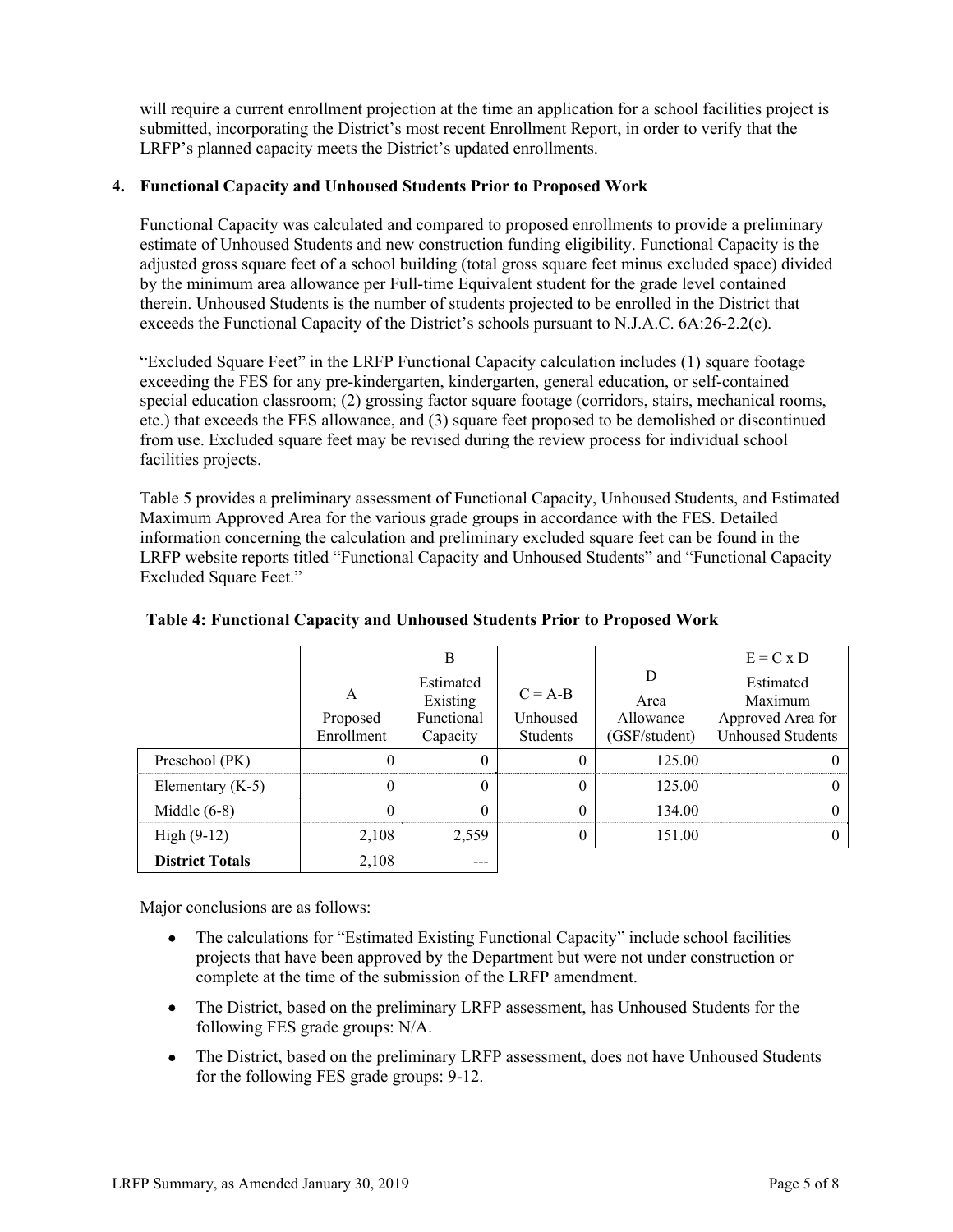• The District is not proposing to demolish or discontinue the use of existing District-owned instructional space. The Functional Capacity calculation excludes square feet proposed to be demolished or discontinued for the following FES grade groups: N/A.

**FINDINGS:** Functional Capacity and Unhoused Students calculated in the LRFP are preliminary estimates. Justification for square footage in excess of the FES and the determination of additional excluded square feet, Preliminary Eligible Costs (PEC), and Final Eligible Costs (FEC) will be included in the review process for specific school facilities projects. A feasibility study undertaken by the District is required if building demolition or replacement is proposed per N.J.A.C. 6A:26-  $2.3(b)(10)$ .

## **5. Proposed Work**

The District was instructed to review the condition of its facilities and sites and to propose corrective "system" and "inventory" actions in its LRFP. "System" actions upgrade existing conditions without changing spatial configuration or size. Examples of system actions include new windows, finishes, and mechanical systems. "Inventory" actions address space problems by removing, adding, or altering sites, schools, buildings and rooms. Examples of inventory actions include building additions, the reconfiguration of existing walls, or changing room use.

Table 5 summarizes the type of work proposed in the District's LRFP for instructional buildings. Detailed information can be found in the LRFP website reports titled "Site Asset Inventory," "LRFP Systems Actions Summary," and "LRFP Inventory Actions Summary."

| <b>Type of Work</b>                                            | <b>Work Included in LRFP</b> |
|----------------------------------------------------------------|------------------------------|
| <b>System Upgrades</b>                                         | <b>Yes</b>                   |
| <b>Inventory Changes</b>                                       | Yes                          |
| Room Reassignment or Reconfiguration                           | Yes                          |
| <b>Building Addition</b>                                       | N٥                           |
| New Building                                                   | <b>Yes</b>                   |
| Partial or Whole Building Demolition or Discontinuation of Use | Nο                           |
| New Site                                                       | Yes                          |

**Table 5: Proposed Work for Instructional Building** 

Major conclusions are as follows:

- The District has proposed system upgrades in one or more instructional buildings.
- The District has proposed inventory changes, in one or more instructional buildings.
- The District has proposed inventory changes which include new property/buildings, in one or more locations.
- The District has not proposed new construction in lieu of rehabilitation in one or more instructional buildings.

Please note that costs represented in the LRFP are for capital planning purposes only. Estimated costs are not intended to represent preliminary eligible costs or final eligible costs of approved school facilities projects.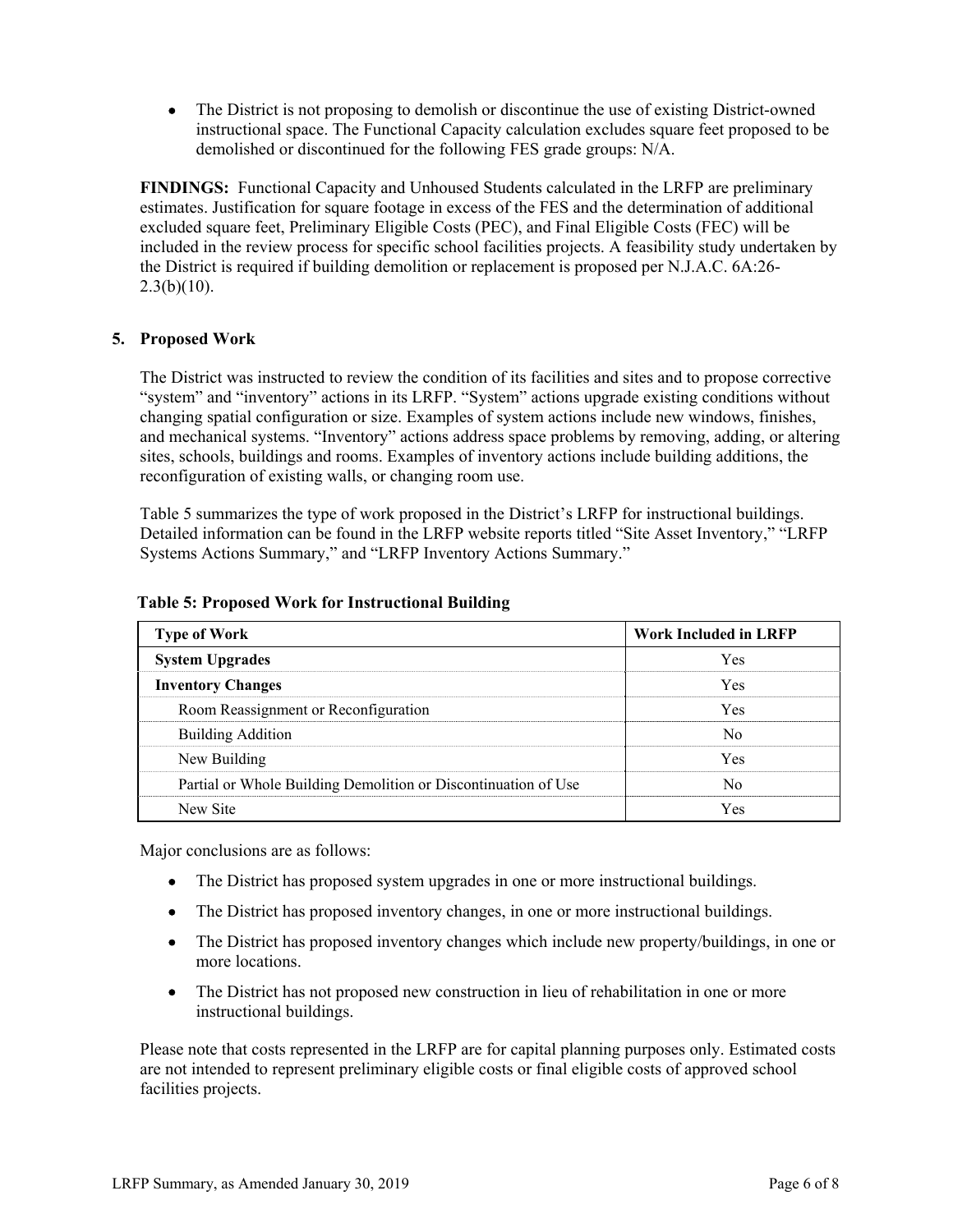The Act (N.J.S.A. 18A:7G-7b) provides that all school facilities shall be deemed suitable for rehabilitation unless a pre-construction evaluation undertaken by the District demonstrates to the satisfaction of the Commissioner that the structure might pose a risk to the safety of the occupants even after rehabilitation or that rehabilitation is not cost-effective. Pursuant to N.J.A.C. 6A:26- 2.3(b)(10), the Commissioner may identify school facilities for which new construction is proposed in lieu of rehabilitation for which it appears from the information presented that new construction is justified, provided, however, that for such school facilities so identified, the District must submit a feasibility study as part of the application for the specific school facilities project. The cost of each proposed building replacement is compared to the cost of additions or rehabilitation required to eliminate health and safety deficiencies and to achieve the District's programmatic model.

Facilities used for non-instructional or non-educational purposes are ineligible for State support under the Act. However, projects for such facilities shall be reviewed by the Department to determine whether they are consistent with the District's LRFP and whether the facility, if it is to house students (full or part time) conforms to educational adequacy requirements. These projects shall conform to all applicable statutes and regulations.

**FINDINGS:** The Department has determined that the proposed work is adequate for approval of the District's LRFP amendment. However, Department approval of proposed work in the LRFP does not imply that the District may proceed with a school facilities project nor does it approve any project application. The District must submit individual project applications with cost estimates and supporting information for Department project approval. Both school facilities project approval and other capital project review require consistency with the District's approved LRFP.

# **6. Functional Capacity and Unhoused Students After Completion of Proposed Work**

The Functional Capacity of the District's schools after completion of the scope of work proposed in the LRFP was calculated to highlight any remaining Unhoused Students. Table 6 provides a preliminary assessment. Detailed information concerning the calculation can be found in the website report titled "Functional Capacity and Unhoused Students."

|                        | Estimated<br>Maximum<br>Approved GSF<br>for Unhoused<br><b>Students</b> | <b>Total New</b><br><b>GSF</b> | Proposed<br>Functional<br>Capacity after<br>Construction | Unhoused<br>Students after<br>Construction | Estimated<br>Maximum Area<br>for Unhoused<br><b>Students</b><br>Remaining |
|------------------------|-------------------------------------------------------------------------|--------------------------------|----------------------------------------------------------|--------------------------------------------|---------------------------------------------------------------------------|
| Pre-Kindergarten       |                                                                         |                                |                                                          |                                            |                                                                           |
| Elementary $(K-5)$     |                                                                         |                                |                                                          |                                            |                                                                           |
| Middle $(6-8)$         | U                                                                       |                                |                                                          |                                            |                                                                           |
| High $(9-12)$          | 0                                                                       | 30,243                         | 2,759                                                    |                                            |                                                                           |
| <b>District Totals</b> |                                                                         | 30,243                         | 2,759                                                    |                                            |                                                                           |

# **Table 6: Functional Capacity and Unhoused Students After Completion of Proposed Work**

Major conclusions are as follows:

- New construction is proposed for the following grade groups: 9-12
- Proposed new construction exceeds the estimated maximum area allowance for Unhoused Students prior to the completion of the proposed work for the following grade groups: 9-12.
- The District, based on the preliminary LRFP assessment, will not have Unhoused Students after completion of the proposed LRFP work for the following grade groups: 9-12.